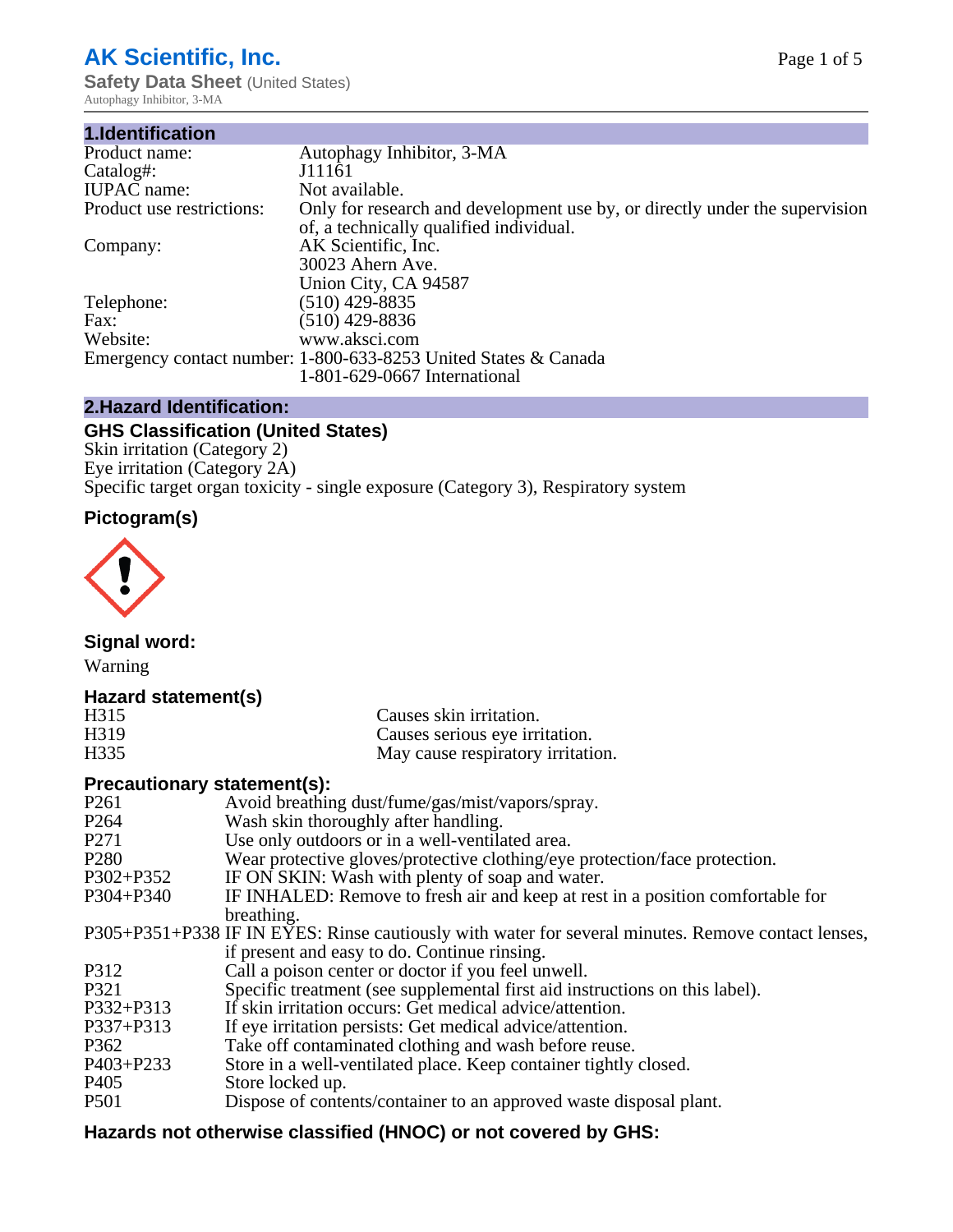#### none

#### **3.Composition/Information on Ingredients**

Synonyms: 3-Methyladenine; 6-Amino-3-methylpurine, NSC 66389 CAS#: 5142-23-4 Purity:  $>98\%$  (HPLC)<br>EC: 225-908-6 EC: 225-908-6

#### **4. First Aid Measures**

**General Information:** Immediately remove any clothing contaminated by the product. Move out of dangerous area. Consult a physician and show this safety data sheet.

**Inhalation:** Move person to fresh air. If not breathing, give artificial respiration. If breathing is difficult, give oxygen. Obtain medical aid.

**Skin contact:** Immediately flush skin with running water for at least 15 minutes while removing contaminated clothing and shoes. Wash clothing before reuse. Obtain medical aid immediately. **Eye contact:** Immediately flush open eyes with running water for at least 15 minutes. Obtain medical aid immediately.

**Ingestion:** Do NOT induce vomiting without medical advice. Rinse mouth with water. Never administer anything by mouth to an unconscious person. Obtain medical aid immediately.

**Most important symptoms and effects, both acute and delayed:** No further information available. Please see sections 2 and 11.

**Indication of any immediate medical attention and special treatment needed:** No further information available.

#### **5. Fire Fighting Measures**

**Suitable extinguishing media:** Use water spray, dry chemical, carbon dioxide, or chemical foam. **Specific hazards arising from the chemical:** Carbon oxides, Nitrogen oxides.

**Advice for firefighters:** As in any fire, wear a NIOSH-approved or equivalent, pressure-demand, self-contained breathing apparatus and full protective gear. During a fire, irritating and highly toxic gases may be generated by thermal decomposition or combustion.

#### **6. Accidental Release Measures**

**Personal precautions, protective equipment and emergency procedures:** Wear protective equipment and keep unprotected personnel away. Ensure adequate ventilation. Remove all sources of ignition. Prevent further leak or spill if safe to do so. For personal protective equipment, please refer to section 8.

**Environmental precautions:** Do not let product enter drains, other waterways, or soil.

**Methods and materials for containment and cleaning up:** Prevent further leak or spill if safe to do so. Vacuum, sweep up, or absorb with inert material and place into a suitable disposal container. Consult local regulations for disposal. See section 13 for further disposal information.

#### **7. Handling and Storage**

**Precautions for safe handling:** Avoid contact with skin, eyes, and personal clothing. Wash hands thoroughly after handling. Avoid breathing fumes. Use only with adequate ventilation. Wear suitable protective clothing, gloves, and eye/face protection. Keep away from sources of ignition. Minimize dust generation and accumulation. Keep container tightly closed. Open and handle container with care. Do not eat, drink, or smoke while handling.

**Conditions for safe storage, including any incompatibilities:** Store in a tightly-closed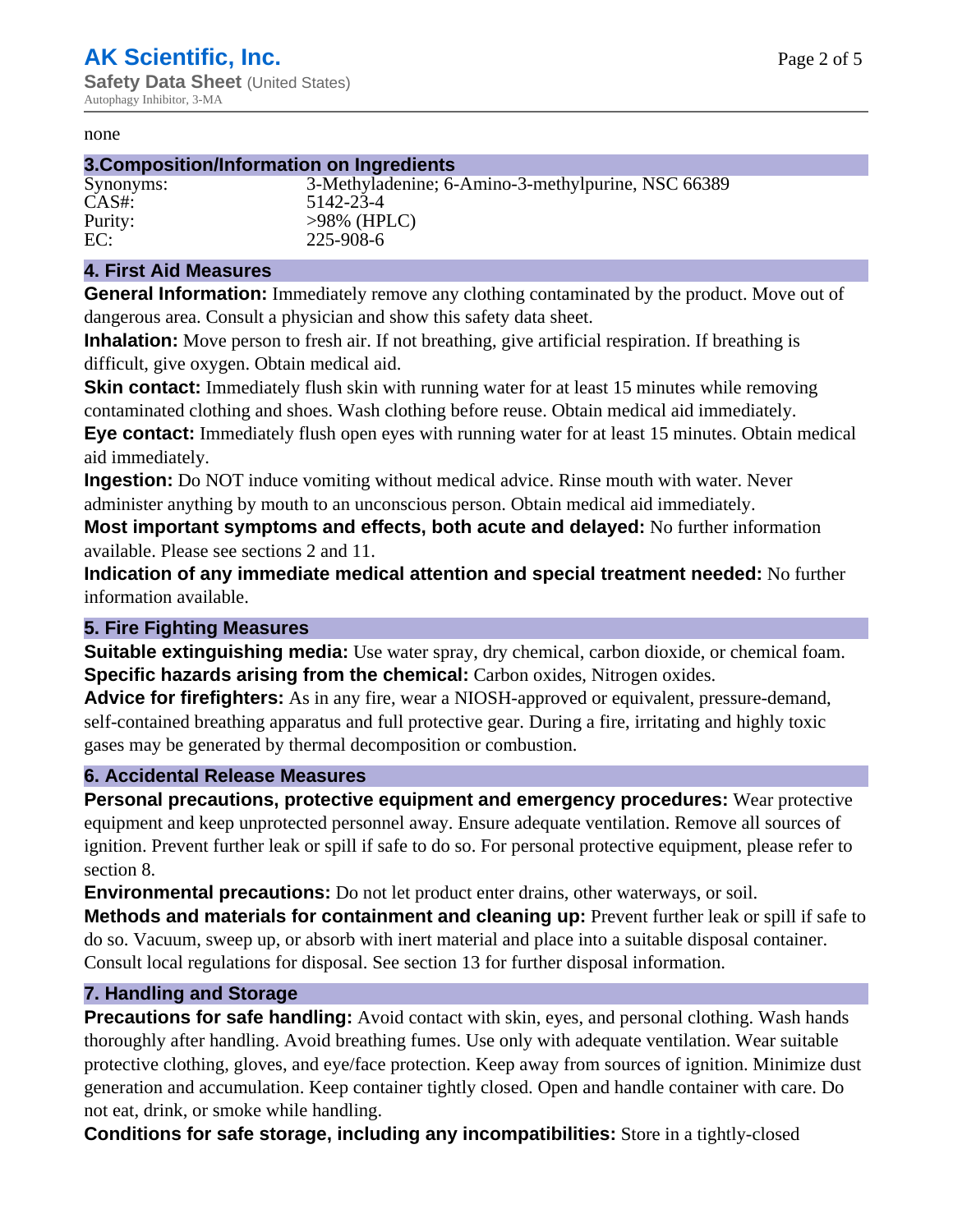container when not in use. Store in a cool, dry, well-ventilated area away from incompatible substances. Keep away from sources of ignition.

#### **8. Exposure Controls/Personal Protection**

#### **Exposure limits:**

| <b>OSHA PEL:</b>  | Not available. |
|-------------------|----------------|
| NIOSH REL:        | Not available. |
| <b>ACGIH TLV:</b> | Not available. |

**Appropriate engineering controls:** Avoid contact with skin, eyes, and clothing. Wash hands before breaks and immediately after handling the product. Facilities storing or utilizing this material should be equipped with an eyewash fountain. Use adequate general and local exhaust ventilation to keep airborne concentrations low.

#### **Personal protection**

| Eyes:        | Based on an evaluation of the eye or face hazards present, wear chemical splash-resistant<br>safety glasses or goggles with side protection. A face shield may be appropriate in some |  |  |
|--------------|---------------------------------------------------------------------------------------------------------------------------------------------------------------------------------------|--|--|
|              | workplaces. Use eyewear tested and approved under appropriate government standards<br>such as OSHA 29 CFR 1910.133 or EU EN166.                                                       |  |  |
| Hands:       | Wear gloves selected based on an evaluation of the possible hazards to hands and skin,                                                                                                |  |  |
|              | the duration of use, the physical conditions of the workplace, and the chemical resistance                                                                                            |  |  |
|              | and physical properties of the glove material.                                                                                                                                        |  |  |
|              | Skin and body: Protective clothing must be selected based on the hazards present in the workplace, the                                                                                |  |  |
|              | physical environment, the duration of exposure, and other factors. No fabric can provide                                                                                              |  |  |
|              | protection against all potential hazards; therefore it is important to select the appropriate                                                                                         |  |  |
|              | protective clothing for each specific hazard. At the minimum, wear a laboratory coat and                                                                                              |  |  |
|              | close-toed footwear.                                                                                                                                                                  |  |  |
| Respiratory: | Respirators are not a substitute for accepted engineering control measures such as<br>enclosure or confinement of the operation, general and local ventilation, and substitution      |  |  |
|              | of less toxic materials. When respiratory personal protective equipment is appropriate                                                                                                |  |  |
|              | based on an assessment of respiratory hazards in the workplace, use a NIOSH- or                                                                                                       |  |  |
|              | CEN-certified respirator.                                                                                                                                                             |  |  |

| 9. Physical and Chemical Properties |                       |  |
|-------------------------------------|-----------------------|--|
| <b>Physical State:</b>              | White powder          |  |
| Molecular Formula:                  | C6H7N5                |  |
| Molecular Weight:                   | 149.15                |  |
| Odor:                               | Not available.        |  |
| pH:                                 | Not available.        |  |
| <b>Boiling Point Range:</b>         | Not available.        |  |
| Freezing/Melting Point:             | $302 - 308$ °C        |  |
| <b>Flash Point:</b>                 | Not available.        |  |
| <b>Evaporation Rate:</b>            | Not available.        |  |
| Flammability(solid,gas):            | Please see section 2. |  |
| Explosive limits:                   | Not available.        |  |
| Vapor Pressure:                     | Not available.        |  |
| Vapor Density:                      | Not available.        |  |
| Solubility:                         | Not available.        |  |
| <b>Relative Density:</b>            | Not available.        |  |
| Refractive Index:                   | Not available.        |  |
| Volatility:                         | Not available.        |  |
| <b>Auto-ignition Temperature:</b>   | Not available.        |  |
| <b>Decomposition Temperature:</b>   | Not available.        |  |
| <b>Partition Coefficient:</b>       | Not available.        |  |
|                                     |                       |  |

## **10. Stability and Reactivity**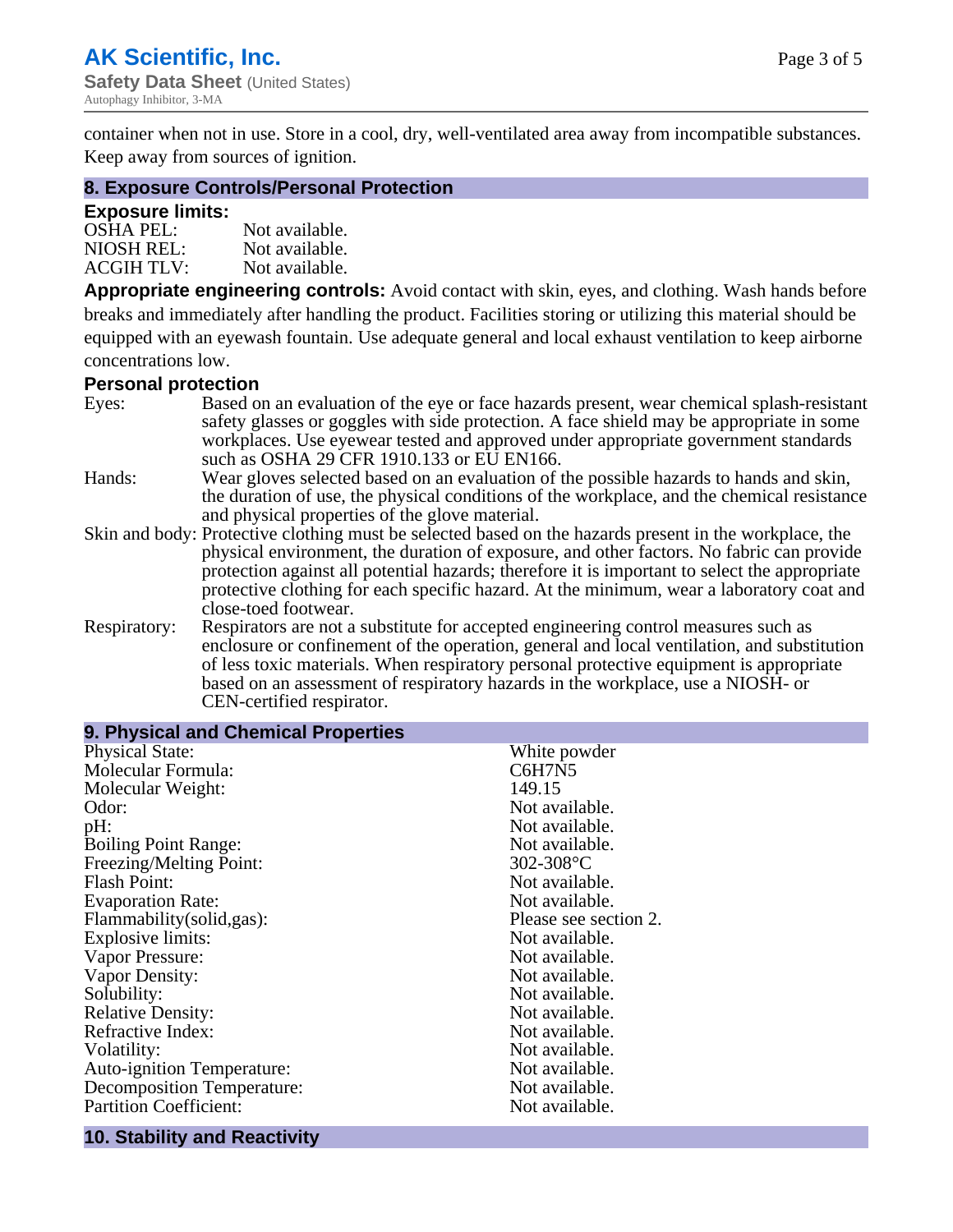| Reactivity:                         | Not available.                                       |
|-------------------------------------|------------------------------------------------------|
| Chemical stability:                 | Stable under recommended temperatures and pressures. |
| Possibility of hazardous reactions: | Not available.                                       |
| Conditions to avoid:                | Dust generation.                                     |
| Incompatible materials:             | Strong oxidizing agents.                             |
| Hazardous decomposition products:   | Carbon oxides, Nitrogen oxides.                      |
|                                     |                                                      |

#### **11. Toxicological Information**

RTECS# AU6520000<br>Acute toxicity: Not available. Acute toxicity:<br>Routes of exposure: Symptoms related to the physical,chemical and toxicological characteristics:

Inhalation,eye contact, skin contact, ingestion. Skin contact may result in inflammation characterized by itching, scaling, reddening, blistering, pain or dryness. Eye contact may result in redness, pain or severe eye damage. Inhalation may cause irritation of the lungs and respiratory system. Overexposure may result in serious illness or death.

#### **Carcinogenicity**

| IARC: | Not classified.                                                                                       |
|-------|-------------------------------------------------------------------------------------------------------|
| NTP:  | Not listed.                                                                                           |
| OSHA: | Not listed.                                                                                           |
|       | Acute toxic effects: Inflammation of the eye is characterized by redness, watering, and itching. Skin |
|       | inflammation is characterized by itching, scaling, reddening, or, occasionally,                       |
|       | blistering.                                                                                           |

| <b>12. Ecological Information</b> |                |  |
|-----------------------------------|----------------|--|
| Ecotoxicity:                      | Not available. |  |
| Persistence and degradability:    | Not available. |  |
| Bioaccumulative potential:        | Not available. |  |
| Mobility in soil:                 | Not available. |  |
| Other adverse effects:            | Not available. |  |

#### **13. Disposal Considerations**

Disposal of waste: Chemical waste generators must determine whether a discarded chemical is classified as hazardous waste. US EPA guidelines for the classification determination are listed in 40 CFR 261.3. Additionally, waste generators must consult state and local hazardous waste regulations to ensure complete and accurate classification. Observe all federal, state and local regulations when disposing of the substance.

Disposal of packaging: Do not reuse containers. Dispose of as unused product.

| Not hazmat     |
|----------------|
| Not available. |
| Not available. |
| Not available. |
|                |
| Not DG         |
| Not available. |
| Not available. |
| Not available. |
|                |